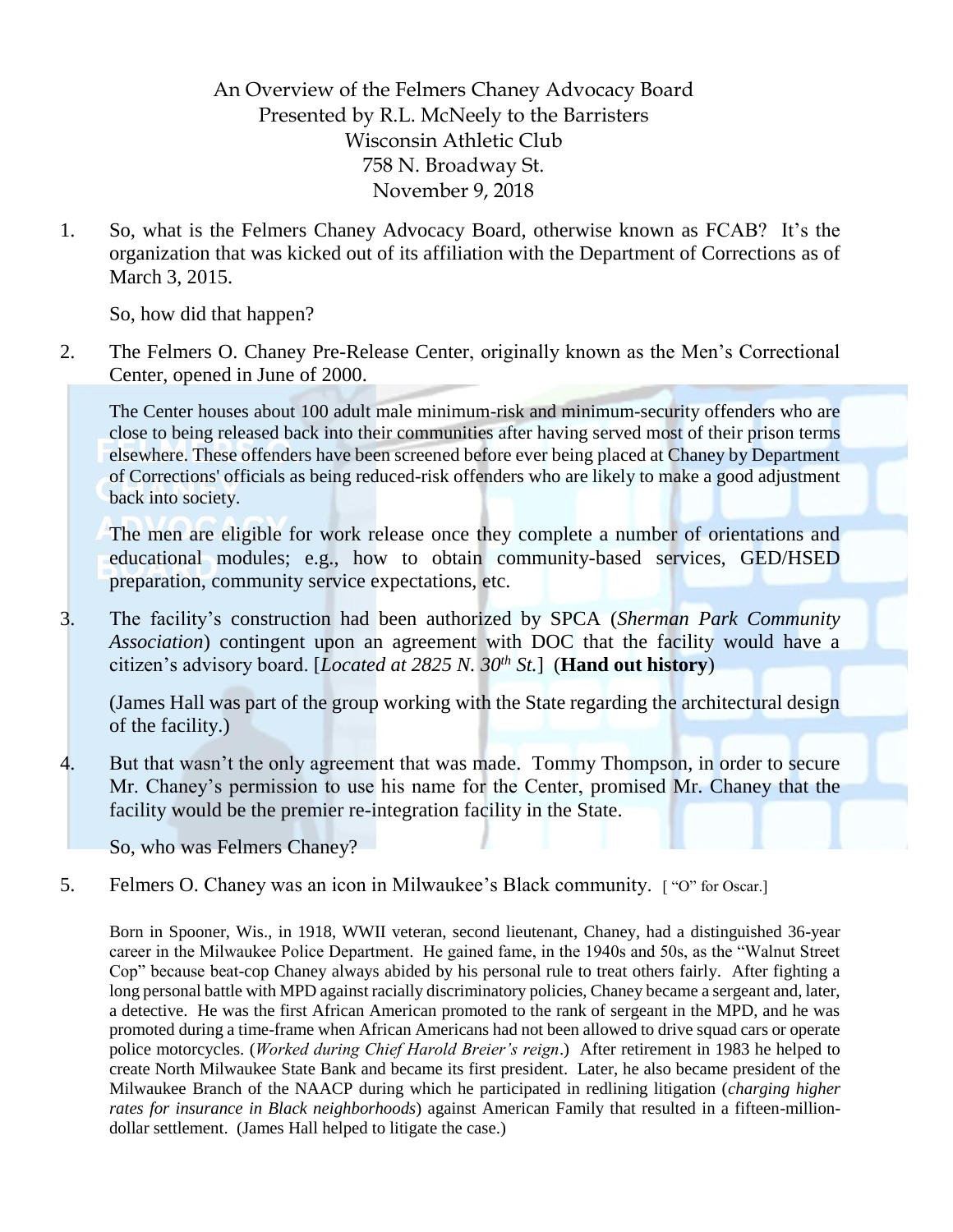6. Despite the promise made to Mr. Chaney, the Center, early on, started to eliminate certain programming that was designed to make the Center the state's premier re-integration facility. By 2003, practically all of the re-integration mechanisms employed by the Center had been eliminated or sharply constrained.

● **COMMUNITY SERVICE** e.g., community bonding activities such as lawn cutting, and snow and trash removal for elderly or incapacitated area residents

● **STEP** (Specialized Training and Employment Program) a special program that teaches and assists inmates in seeking and maintaining employment.

● **AODA AFTERCARE** is a ten-week drug treatment program operated by Genesis Behavioral Services designed for inmates needing aftercare. (*Continuing program of rehabilitation after AODA treatment*.)

● **ON-SITE COUNSELING** provided by Chaney social workers designed to increase inmate recognition of the impact of their crimes on victims, and in regard to family/marital counseling including counseling with wives and immediate family

● **MILWAUKEE PUBLIC LIBRARY** visits, allowing inmates twice-monthly access to reading materials, was accomplished via volunteer assistance from Project Return, and via escorting provided by Chaney security officers.

**• FAMILY VISITATION** once allowed family members to visit Chaney inmates for 17 hours per week.

● **FAMILY DEVELOPMENT** funeral visits for immediate family and emergency home visits conducted on an asneeded basis.

**• RELIGIOUS AND RECREATIONAL PROGRAMMING** community escorts approved by Chaney Center staff and administration as being authorized to accompany inmates on off-site visits to churches (Sunday worship services) and to recreational activities, where bonding contacts with church and community members could be established during incarceration.

● **HOLIDAY VISITATION** family-member visitation with inmates on the Fourth of July, Labor Day, Thanksgiving, and Christmas including family members being allowed to bring holiday food to inmates.

● **SHOPPING TRIPS** allowing inmates to purchase canteen items from off-site vendors accomplished via escorting provided by Chaney security officers.

● **HAIRCUTS** allowing inmates to obtain services from off-site barber shops, regarded as facilitative of community re-integration, was accomplished via escorting provided by community volunteers approved by Chaney Center staff and administration and by Chaney security officers.

● **OFF-SITE COLLEGE** enrollment whereby inmates could attend classes offered at MATC or local four-year institutions.

FCAB recommended to DOC restoration of the re-integration mechanisms with a particular emphasis on implementing, restoring or augmenting the following:

- 
- 
- 
- 
- 
- 
- BIRTH CERTIFICATES PUBLIC TRANSPORTATION TO JOB SITES
- STATE IDENTIFICATION HSED, GED PREPARATION
- SOCIAL SECURITY CARDS ACCESSING THE COMMUNITY AND ITS RESOURCES
- DRIVER'S LICENSES PRE-RELEASE INCARCERATION PERIODS OF APPROX. ● JOB PREPARATION 150 DAYS (*RATHER THAN 30-DAY PRE-RELEASE PERIODS* ● JOB PLACEMENT *SO RE-INTEGRATION PROGRAMMING CAN BE INTERNALIZED.*)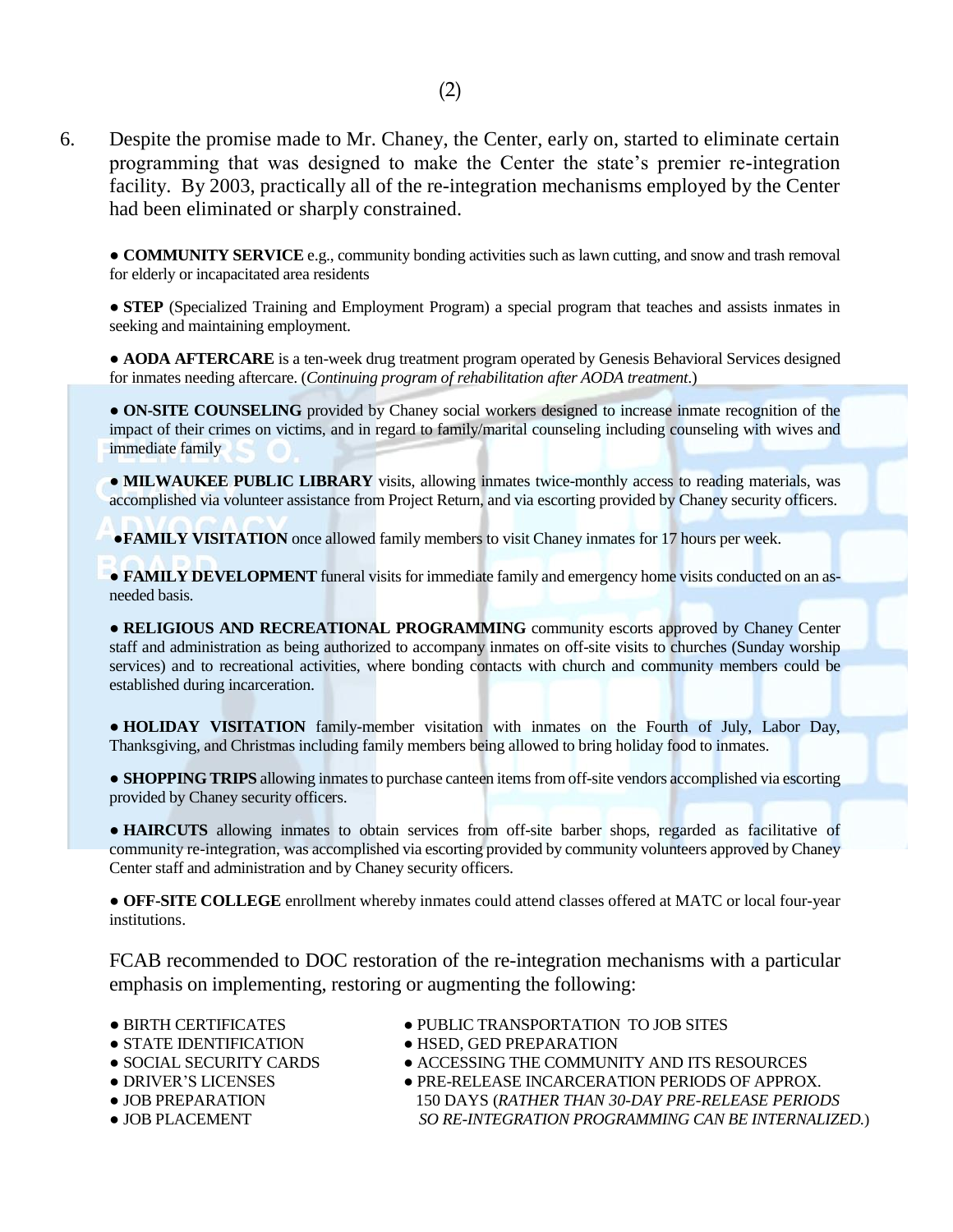7. But FCAB did not catch on to these deficits until 2004 partly because, when FCAB first started up, it was meeting only twice a year and also because there was internal debate within FCAB as to whether FCAB should be a guild or an advocacy organization.

Out of this internal debate, FCAB developed a set of by-laws and a mission statement. (**Hand out bylaws**)

The object and purpose of this Board is to identify and encourage adoption of correctional policies, procedures, and programs that enhance the rehabilitation and community re-integration of inmates; to identify and encourage policies, procedures, and programs that harmonize the Pre-Release Center's relations with indigenous neighborhood residents; and to identify and promote policies, procedures and programs with businesses, schools, churches, and other organizations that serve to enhance the attainment of desirable inmate rehabilitative and community re-integrative goals.

Did you note "encourage the adoption of correctional policies"? This precipitated DOC's ire, leading ultimately, to the dis-affiliation.

Of course, this mission changed after FCAB was divorced from the Chaney Center.

The object and purpose of this Board is to advocate in behalf of reducing recidivism, enhancing exoffender re-integration, and lowering state budget costs due to incarceration. Additionally, FCAB is dedicated to disseminating to the lay public and to decision-makers pertinent information that can assist in achieving those goals, and it serves as a contact point with the community at large to share information and respond to issues that are brought to the Board's attention. FCAB seeks also to be vigilant in its cognizance of the safety, needs, and related concerns of residents of the Milwaukee metropolitan community, in particular, and to promote policies and procedures that are harmonious with all of FCAB's aforementioned goals. More ire from DOC!

8. But, what were some of FCAB's accomplishments when it was affiliated with the Chaney Center? (**Handout article**)

### *From "Warehousing" to Rehabilitation*

Programming was restored consistent with the promise that the Chaney Center would be the state's quintessential re-integration facility rather than a "warehouse" for soon-to-be released ex-offenders.

### *Oversight Function*

A system was set in place that helped to mitigate the possibility of untoward staff/inmate interaction. This helped to protect the prison from horrid practices and gruesome public relations blunders.

### *Protection from Sensationalizing Media Attacks*

When the Center was attacked by a local newspaper story that conjured up images of something akin to an Alcatraz-style prison escape, the story was completely diffused by FCAB's speedy response. That response was the release of a reply, quickly drafted by FCAB, titled "Reporter's 'Spin' Confuses Prison's Real Purpose."

# *Delegated Function*

Another benefit recognized by many DOC staffers was the fact that FCAB could take public positions on matters pending before the state legislature whereas DOC, as a public bureaucracy, often could not. FCAB not only occasionally opposed such proposed legislation in print and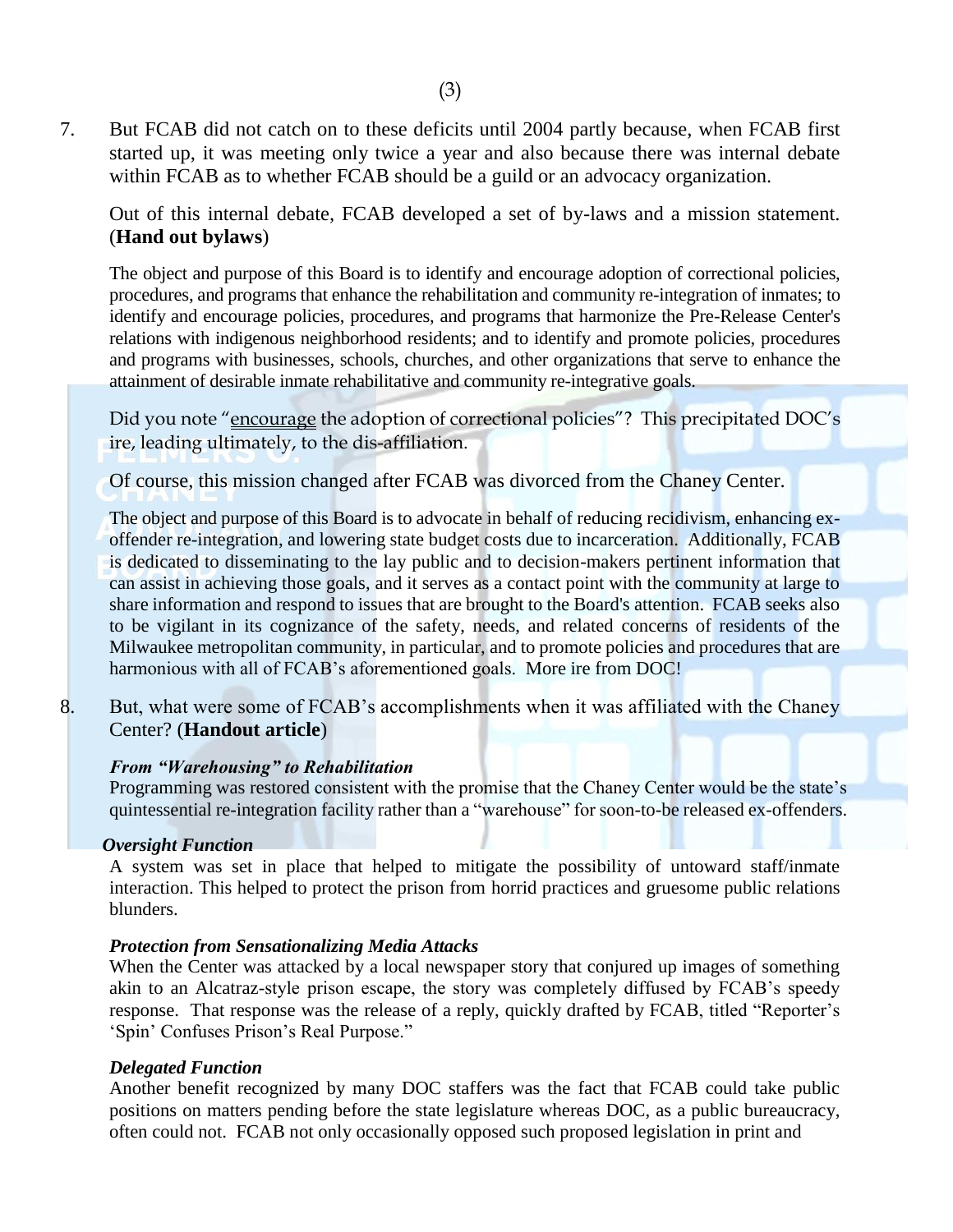broadcast media, it also mobilized various organizations to oppose certain initiatives. Many DOC staffers would thank FCAB anonymously for its efforts inasmuch as they felt they could not voice their own opposition. [*E.g., Denial of employment to ex-offenders based on having committed a felony unrelated to the nature of the work for which the felon is being considered.* (S.B. 207)]

# *Improved Organizational Milieu*

But there was something even more important occurring within the milieu of the prison that escaped the attention of most board members for quite a while. The presence of a multi-racial metropolitan community board composed of men and women from varied walks of life who visibly met every two months within the facility signaled to inmates that there were unknown people of means who were concerned about them. Importantly, inmates were aware of the concessions that FCAB had been able to wrest from a largely sympathetic (*at least at the time the concessions were granted*) DOC leadership. Thus, the typical, unhardened, minimum-security inmates of the Chaney Prison almost always met FCAB members with broad smiles. What is important here is that there were evidence-based outcomes. Comparatively, for example, very few of Chaney's inmates were returned to higher security prisons either for rule violations or new offenses and Chaney's measured recidivism rate ended up being very low.

### *Walk-Aways*

During an observation period spanning 2005 – 2011, there was a steady decline in the number of walk-aways, from a high of thirty in 2005 to a low, in 2011, of three. This amounts to a ninetypercent reduction.

9. These accomplishments were due to FCAB's advocacy (and to the superb administrative skill of the superintendent) but there was more to FCAB's relationship with DOC than FCAB merely being an advocate and DOC being an advocacy target.

Let me ask you a question. Would you suspect that a school would operate better and be more likely to achieve its mission if the parents of students enrolled in the school were actively involved in reinforcing the educational goals of the school?

What do you think about the police? Would law enforcement be more likely to achieve goals of crime detection and crime prevention if operating in neighborhoods where the norm was for people to cooperate with the police by providing tips to the police about suspicious situations?

Similarly, FCAB seeks to provide this sort of complementarity to DOC. After all, as a voluntary organization, FCAB can respond to unexpected situations more flexibly and more rapidly than can a large bureaucracy such as DOC, as was the case when FCAB penned its response to the newspaper reporter's assertion that Alcatraz-style jail breaks were occurring at the Chaney Center. Too, another benefit was that FCAB's response was viewed by neighborhood residents as being more credible than any response by DOC. So, resultingly, they were largely not alarmed by the walk-aways.